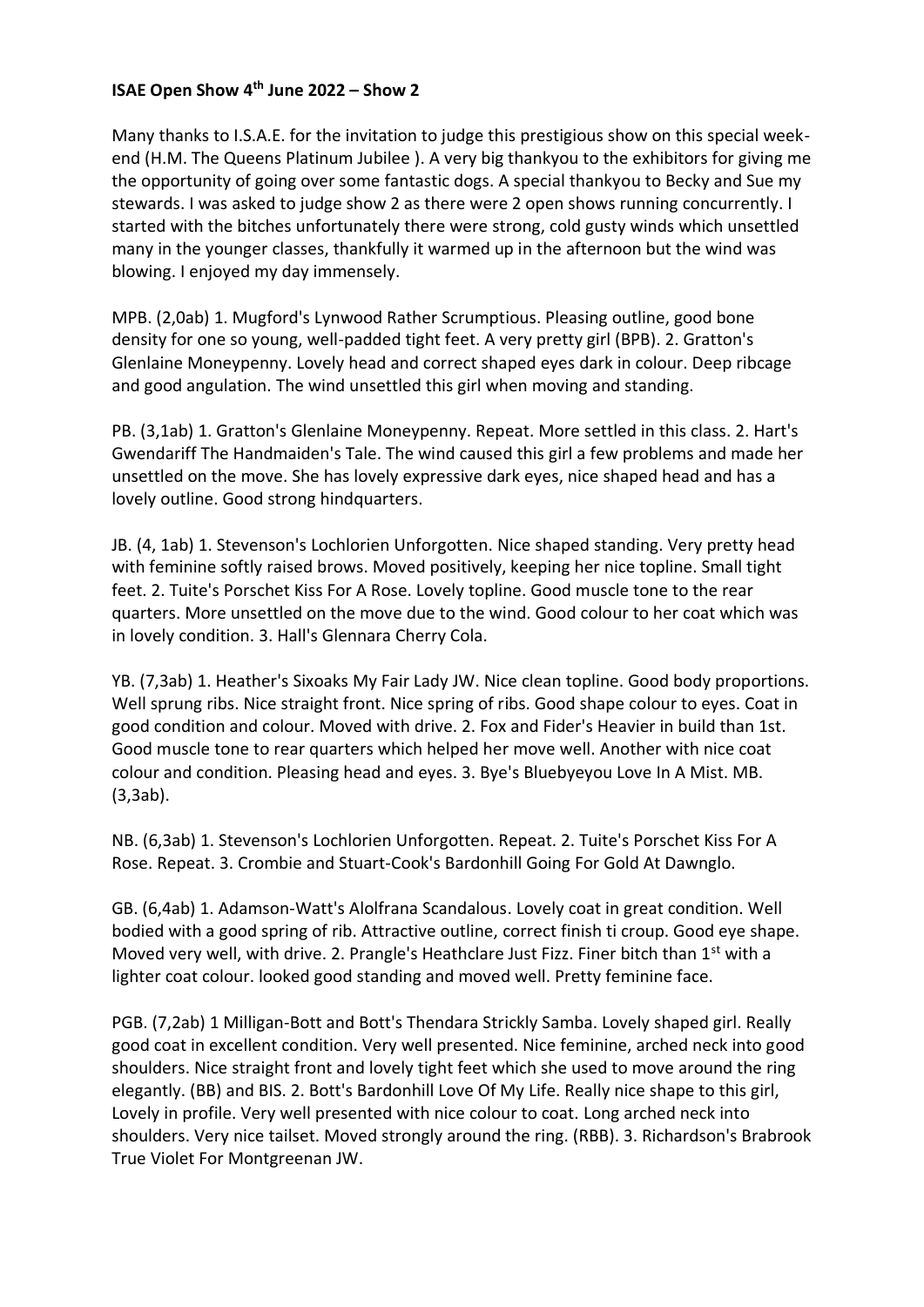LB. (5,0ab) 1 Frampton and Piggin's Riverbrue Cloudburst Over Strathmead. Attractive balanced head, with nice almond shaped dark eyes. Lovely front and well-muscled rear quarters. Very neat feet which helped her move round the ring with ease. 2. Davie's Lochfrae Nina Simone. Finer made girl, full of quality and so well constructed. Good width to quarters. Drove well from low-set hocks. straight front. Moved well. 3 Catling's Quensha Family Portrait For Teleri.

OB (3,0ab) 1 Stevenson's Lochlorien True Detective Is Andley. Classic skull shape, good eye shape and colour. Lovely arched neck into good shoulders. Nice straight front. Well-muscled rear quarters. Moved round the ring easily. 2 Catling's Teleri's Here Comes Summer (AI). Lovely colour to a good, conditioned coat. Lovely straight front. Feminine head with good dark eyes. Good topline which she kept on the move. 3 Fox's Keryyfair Special Diamond.

VB (6,0ab) 1 Stevenson's Lochlorien True Detective is Andley. Repeat. (BVB). 2 Parson's Braidmount Lady Of The Lake at Bransett. Very nice body shape. Good colour to a good, conditioned coat. Nice straight front. Good eye shape and nice dark eyes, Moved well round the ring. 3 Prangle's Heathclare Que Sera Sera SHCM.

MPD (4,0ab) 1 Bott's Bardonhill Million To One. Good size for a minor puppy girl. Neat tidy feet, lovely neck and good tail set. Nice eye shape and colour. Well-muscled. moved well. 2 Gratton's Glenlaine Never Say Never. Another boy of good size for age. Good colour to coat, nice straight front, low set ears, nice dark eyes. 3 Kolbach's Kerryfair Zoom In On Pawsword.

PD (4,0ab) Bott's Bardonhill Carry On Dick. Love the shape of this boy, well-proportioned with good muscle tone. Strong neck into nice shoulders. Lovely head, nice shape of eyes and lovely dark eyes. Good mover. think he will have a good future. (BPD, BPIS). 2. Knveton and Danks-Kemish's Alolfrana May King A Scene For Orstone. Good quality dog. Good topline which he kept on the move. Correct tailset, nice eye in good shape and colour. 3 Lucas's Gwendariff Aru Ready F'this Amberlight.

JD (4,1ab) 1 Danks-Kemish's Coppers Welcome To The Party At Alolfrana (imp. Swe) Wellproportioned junior boy, nice topline keeping it on the move. Long lean head, correct eye shape and colour. Moved well on good tidy feet. Clean outline and has well bent stifle. 2 Need's Covarney It Takes time. Good smooth coat with plenty of feathering. Nice strong hocks, straight front, nice shape to head and good eye colour. Good mover. 3 Tuite's Porschet Out And About.

YD (3,0ab). Pullen and Atkin's Covarney Pickpocket At Jacingail. Very nice construction, moved well on good small tidy feet. Good shape of eye and nice coloured eyes. Good straight front. Lovely colour to coat and well presented. 2 Gratton's Glenlaine Moonstone. Really good topline. Well off for feathering Lovely strong hocks moved well around the ring keeping his topline. 3 Murry's Bluebyeyou Love Affair At Derrydore.

MD (3,0ab) 1 Bott's Bardonhill Carry On Dick. Repeat. 2 Kniveton and Danks-Kemish's Alolfrana May King a Scene For Orstone. Repeat. 3 Purve's Grousehill Dream Boy. ND ((5,2ab). 1 Bott's Bardonhill Carry On Dick. Repeat. 2 Gilk's Suttersett Mr. Mistoffelees At Gochmawr. Very good colour of coat with plenty of feathering. Strong hocks, neat feet, moved well. Nice shape of head. 3 Kniveton and Danks-Kemish Alolfrana May King A Scene For Orstone.